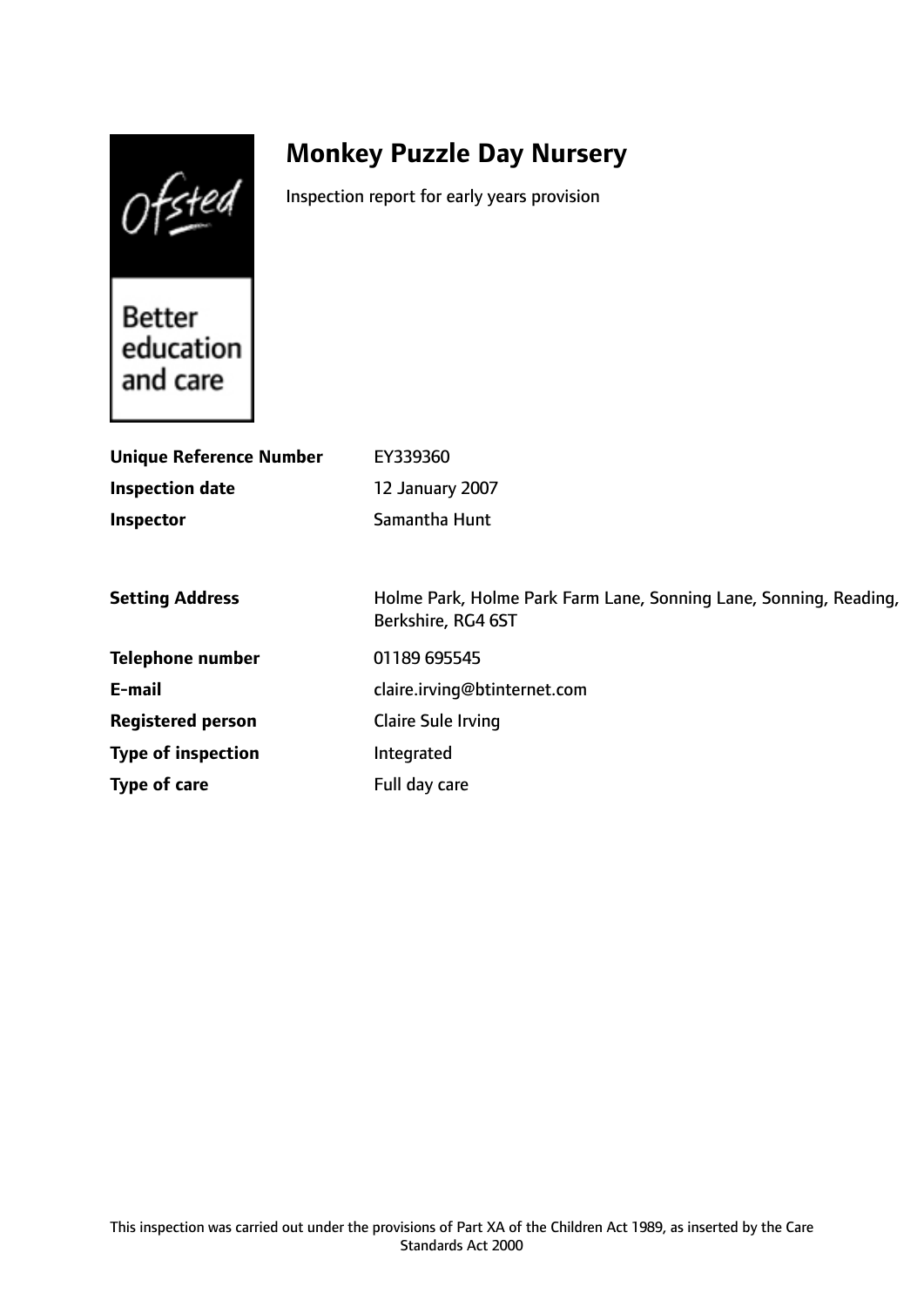# **ABOUT THIS INSPECTION**

The purpose of this inspection is to assure government, parents and the public of the quality of childcare and, if applicable, of nursery education. The inspection was carried out under Part XA Children Act 1989 as introduced by the Care Standards Act 2000 and, where nursery education is provided, under Schedule 26 of the School Standards and Framework Act 1998.

This report details the main strengths and any areas for improvement identified during the inspection. The judgements included in the report are made in relation to the outcomes for children set out in the Children Act 2004; the National Standards for under 8s day care and childminding; and, where nursery education is provided, the *Curriculum guidance for the foundation stage.*

The report includes information on any complaints about the childcare provision which Ofsted has received since the last inspection or registration or 1 April 2004 whichever is the later.

## **The key inspection judgements and what they mean**

*Outstanding: this aspect of the provision is of exceptionally high quality Good: this aspect of the provision is strong Satisfactory: this aspect of the provision is sound Inadequate: this aspect of the provision is not good enough*

For more information about early years inspections, please see the booklet *Are you ready for your inspection?* which is available from Ofsted's website: *www.ofsted.gov.uk.*

## **THE QUALITY AND STANDARDS OF THE CARE AND NURSERY EDUCATION**

On the basis of the evidence collected on this inspection:

The quality and standards of the care are good. The registered person meets the National Standards for under 8s day care and childminding.

The quality and standards of the nursery education are good.

## **WHAT SORT OF SETTING IS IT?**

Monkey Puzzle Day Nursery registered in September 2006. The setting is one of eight nurseries that form part of the Monkey Puzzle Day Nurseries limited. It operates from a purpose built unit in Sonning, near Reading, Berkshire. A maximum of 53 children may attend the nursery at any one time. The nursery is open every weekday from 07:30 to 18:30 all year round, except for public holidays and the week between Christmas and New Year. There are two fully enclosed outside play areas for the children to use.

There are currently 19 children aged from 0 to under five years on roll. Of these four children receive funding for nursery education.

The nursery employs seven staff. Five of the staff, including the manager hold appropriate early years qualifications. One member of staff is working towards a further qualification.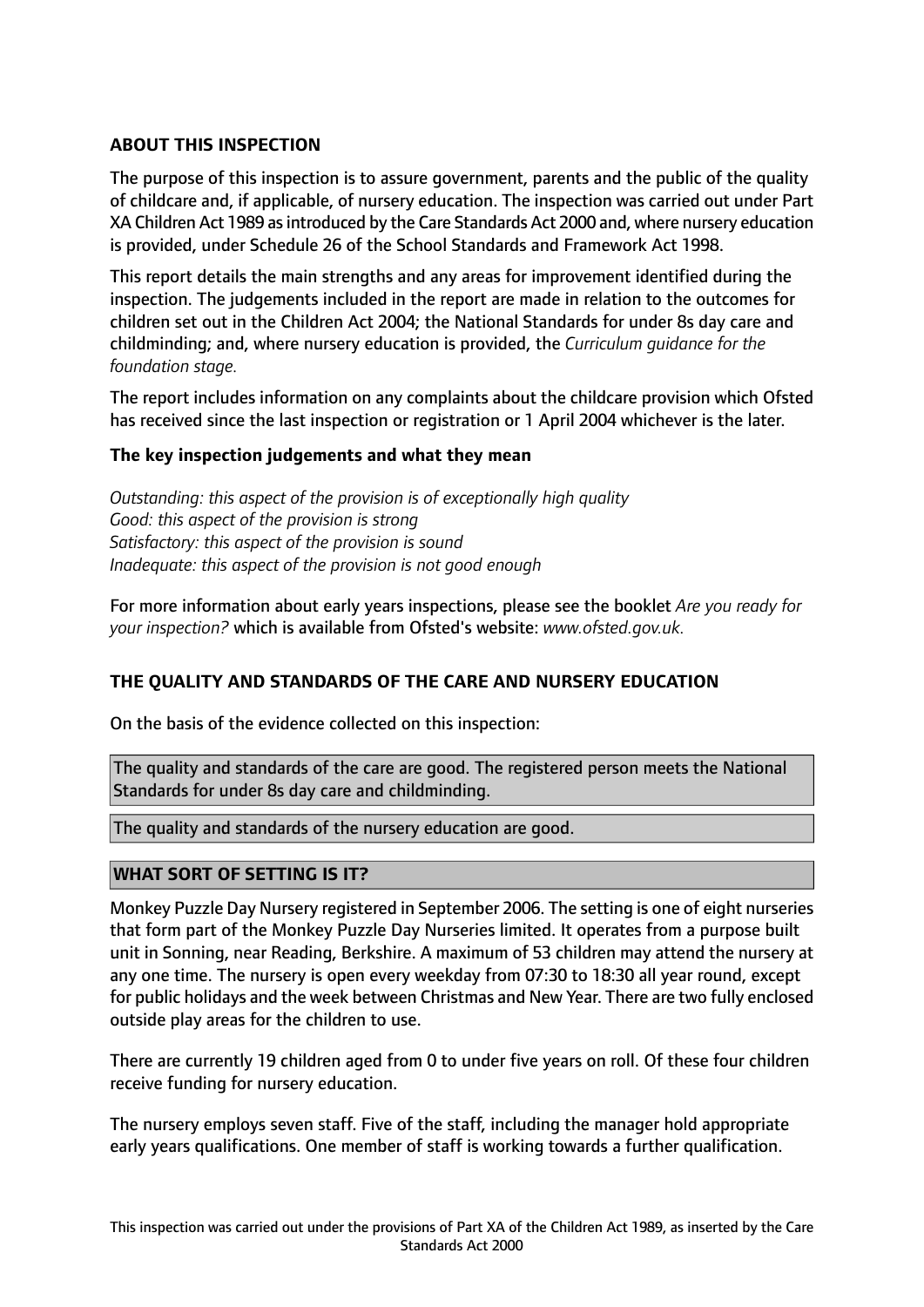# **THE EFFECTIVENESS OF THE PROVISION**

## **Helping children to be healthy**

The provision is good.

Children become aware of their own needs as they independently access the toilet when they need to and know they need to wash their hands because of germs. Staff reinforce good hygiene through positive discussion and practice with the children. Cheerful posters in the toilet area's help to remind children what they need to do when using the bathroom. Good hygiene practices and procedures ensure staff promote children's health and welfare effectively. They wipe down tables and highchairs after each use and washing equipment particularly baby toys regularly. Staff wear disposable tabards and gloves when changing nappies, use anti bacterial spray to wipe down the changing mats, dispose of nappies in sealed units and wash hands.

Children learn to become aware of health through a well-balanced routine of activities both inside and out. They have daily opportunities to practice and extend their physical skills through use of large equipment in the garden such as parachute, ride on toys and climbing frame. Older children confidently run, hop, climb and balance on equipment. They use small equipment such as scissors, paintbrushes, pens and pencils with confidence and ease. A separate garden area for babies and young children enables them to access fresh air and build up confidence before joining the older children and accessing larger pieces of equipment.

Children are well nourished throughout the day. They have access to a balanced variety of meals including breakfast, lunch and tea all prepared daily on site. Babies have fresh meals prepared according to age and stage of development and all meals are checked with a probe to ensure they are cooked and served at the correct temperature. All meals and snacks include fresh fruit and vegetables. Staff collate information with parents regularly to ensure all dietary, religious and parental wishes are adhered too effectively. Snack and mealtimes are a social occasion and provide an opportunity for children and staff to sit and talk together. Drinking water is readily available in every area. Older children access drinks independently and with gentle remindersfrom staff. Younger children and babies are offered water at regularly intervals, this helps to ensure they do not get thirsty or become dehydrated.

## **Protecting children from harm or neglect and helping them stay safe**

The provision is good.

Children play in an environment which is bright clean and welcoming. They begin to become aware of their own safety through discussion with staff. For example, older children know not to run in nursery because they might hurt themselves. Staff carry out good daily checks of all area's of the building including the garden to ensure they are safe before children access them. Security is good, safety features such as high level handles, catches and key pads ensure children cannot leave the building unsupervised. Staff demonstrate a good understanding of fire procedures, fire exits are clear and records kept of where children and staff are if they are not in their room. This ensures children remain safe.

Children freely access all toys from low-level boxes and drawers throughout all the rooms. This enables them to play with what they wish. Comfortable furnishings such as activity rings, mats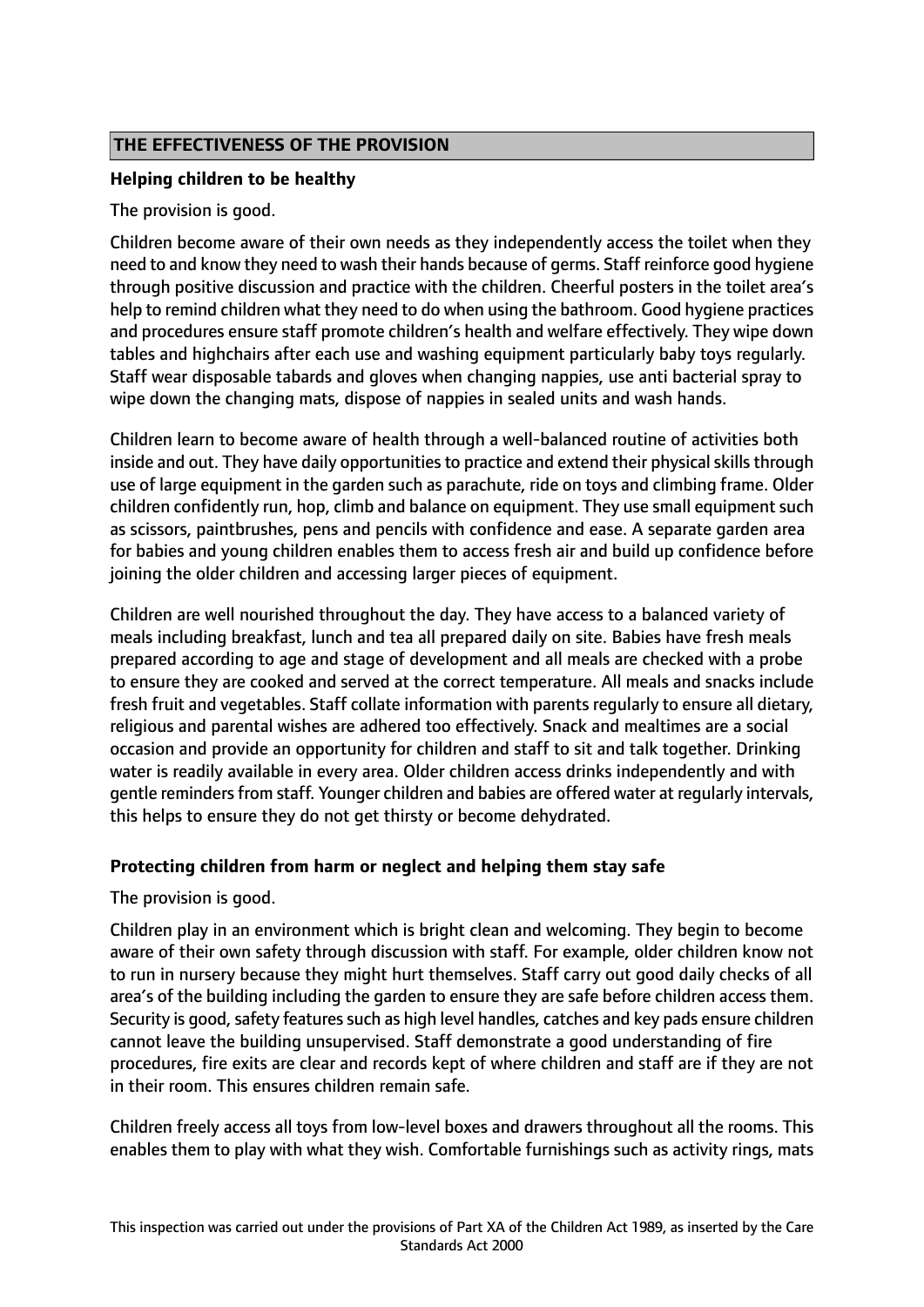and cushions enable babies to play with support and comfort. Toys and equipment are a mixture of wood and brightly coloured plastic all purchased from new. Toysin all areas are developmental appropriate for the ages of children using them. Brightly coloured posters, pictures and mobiles around the building add stimulation for the children. There are sufficient cots and beds for all children allowing them to rest and sleep in comfort and safety. Staff regularly check and record sleeping children to ensure their safety and well-being. Regular checks by staff ensure all equipment is safe and clean for children to use.

The owner, manager and staff demonstrate a sound understanding of the child protection. They are aware of the signs and symptoms to look out for to safeguard children, however not all staff clear about procedures to follow if reporting an incident. The setting holds all documentation including the Local Safeguarding Children Procedures and informs parents of its duty to record and report any concerns.

## **Helping children achieve well and enjoy what they do**

### The provision is good.

Children relate well towards one another, staff and visitors. Most children part well from parents and carers, are happy and settle well within the nursery. Staff are attentive to children's needs and show warmth and kindness to all children. Children climb eagerly on to staff laps to share stories and seek cuddles. Staff play with the children at their level and give good support where necessary or needed. Babies benefit from a good daily routine that takes into account their individual needs. They all sleep and eat when they need. Babies happily babble when sitting in the activity rings, begin to reach to push buttons on the activity centres and pull themselves up on to low-level furniture around the room. Younger children have opportunities to experience many activities such as sand and water play on a daily basis. Activities such as painting, play dough and sticking and gluing give them opportunities to experience different textures. Staff throughout the nursery plan an effective daily routine to provide children with a balanced range of structured and free play activities. They strive to make children's learning and enjoyment a fun experience. This helps children to feel comfortable and reassured.

#### Nursery Education

The quality of teaching and learning is good. Staff demonstrate a clear knowledge of the Foundation Stage and are taking effective steps to help children learn. They ask children questions to make them think and extend learning through positive interaction with the children. For example they ask children "How many objects can you see" when playing "object in the bag game", children play with ice, staff ask them "what ice feels like", "what is it" and "how do we make it". Children are forming good relationships with others and staff. They are eager and enthusiastic to share information at group times and show excitement when taking part in new activities.

Children participate well at registration time as they take turns to make changes to the weather board. They share toys and resources well and show good regard for others, for example when younger children come to visit the pre-school room. They show good independence skills as they freely access toys and resources in the nursery and put on coats and Wellingtons when going outside. Children listen well to stories. Staff make stories exciting by engaging children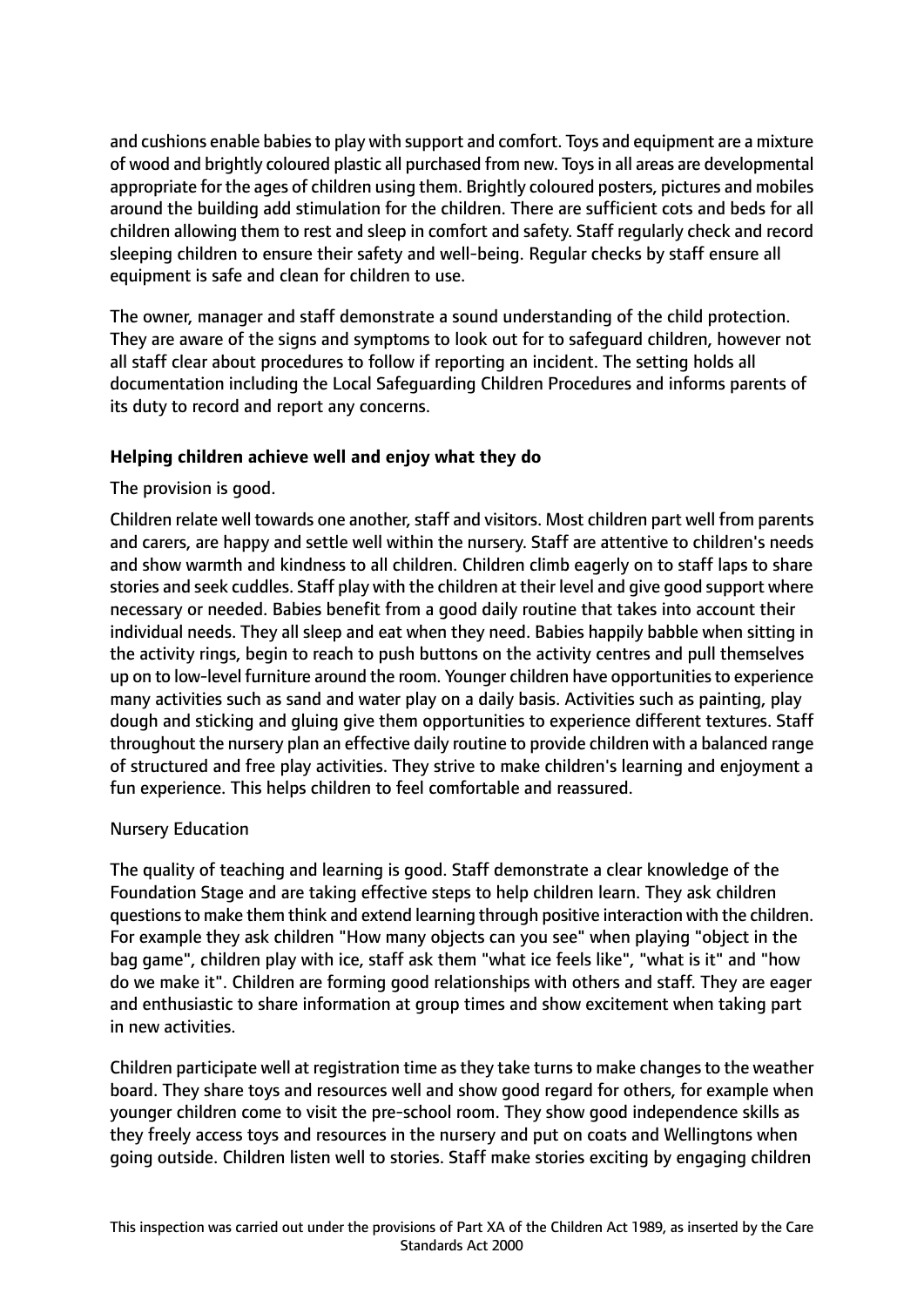with the tone of their voice and encouraging them to guess what might happen next. Children are beginning to understand that print carries meaning through sharing stories with staff and using resources around the room. For example, children link letters on the alphabet poster to their name. However children do not always access books freely as they are not displayed in an attractive manner. They take turns well and show regard for others. For example helping to find in door shoes.

Children are confident to count to ten and beyond. "What's the time Mr Wolf" is a favourite game when playing outside and helps to extend counting further as well as providing lots of fun and laughter. Children recognise numbers when playing counting games such as "Here we go round the Mulberry bush" and count the spaces aloud as they move their counters. Daily activities such as registration and the weather chart provide good opportunities for children to practice counting and calculation skills. Children use their imaginations well pretending to be train drivers and passengers, playing in the home corner and dressing up. They experience a good variety for materials and textures to develop their design and making skills. For example they make houses out of junk and play with materials such as paint, sand, water, ice, play dough and corn-flour on a regularly basis.

## **Helping children make a positive contribution**

The provision is good.

Children's behaviour is good. Older children understand the clear boundaries set by staff. For example, they know to share and take turns when playing games such as "Here we go round the Mulberry bush". Children are eager and enthusiastic to take part in activities and benefit from the warmth and kindness shown to them by the staff. Staff demonstrate a good understanding of effective behaviour management methods. They use lots of verbal praise and encouragement and are good role models for the children. Effective use of sticker charts and magic necklaces help children to feel part of the setting and become aware of their own behaviour.

All children's individual needs are valued and respected. Staff interact with children at their level, encourage all children to take part in activities and take time to listen to the children. This helps children to feel settled and secure in the setting. Staff liaise with parents before children start and take effective steps to ensure they are met at all times. For example, up dating details of younger children's routines regularly and sharing information with all staff to ensure new routines are followed. Children learn about wider community through accessing a good range of toys and resources that depict positive images such as books, dressing up, dolls, small world figure, puzzles and games. They learn about other cultures through projects, discussion and activities such as food tasting. Children's spiritual, moral, social and cultural development is fostered.

Partnership with parents is good. Parents receive daily information both written and verbal about their child including activities undertaken, meals and rest times. Information relating to children's learning and development are shared verbally with parents. Parents can access children's records of learning on request and discuss their children's progress. However, they do not currently have opportunities to be formal involved in contributing to children's learning records. Parents receive information related to the setting such as policies and procedures at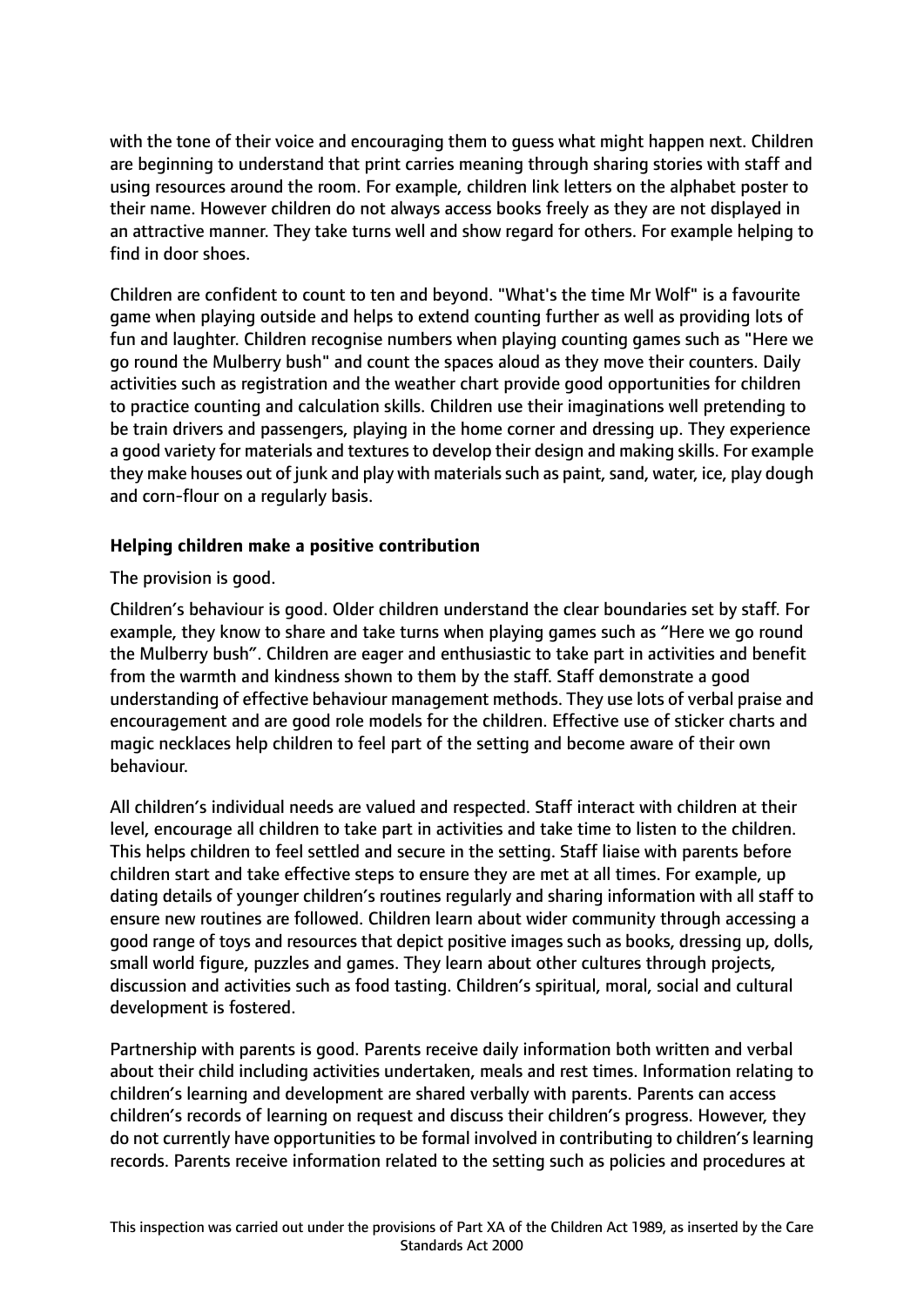the time of registration in the nursery prospectus and terms and conditions. A copy of policies is also displayed on the parent's notice board and in the entrance hall for them to look at freely whenever they wish. The setting demonstrates a good understanding of the complaints procedure including sharing information with parents about who to contact such as the regulator.

# **Organisation**

The organisation is good.

Children are happy and settled within the nursery. Effective organisation of the setting allows children to play and learn in a safe and stimulating environment. A well balance routine supports children's play and learning. Deployment of staff throughout the day is good and most staff hold appropriate childcare qualifications. Staff ensure children are supervised at all times, records of all visitors to the setting is maintained and children are never left unsupervised with persons not vetted. This enhances children's care, wellbeing and learning opportunities.

Leadership and management is good. The owner and manager work well together to ensure the smooth running of the nursery. They demonstrate a good understanding of their strengths and weakness' and have a positive outlook to supporting and improving staff practice wherever possible. Effective planning and evaluation of activities and individual observations of children are used to inform planning and help staff to plan for children's' next stage of learning. Children's progressisrecorded through effective observation and record keeping. Staff work well together as a team and are committed to attending further training to keep up to date with current practises and further promote children's welfare and learning. All regulatory documentation that contributes to children's health, safety and well-being is in place. For example, staff accurately record and maintain records of children's arrival and departure at nursery.

The provision meets the needs of the range of children for whom they provide.

## **Improvements since the last inspection**

Not applicable.

## **Complaints since the last inspection**

Since registration, there have been no complaints to Ofsted that require the provider or Ofsted to take any action in order to meet the National Standards.

The provider is required to keep a record of complaints made by parents, which they can see on request. The complaints record may contain complaints other than those made to Ofsted.